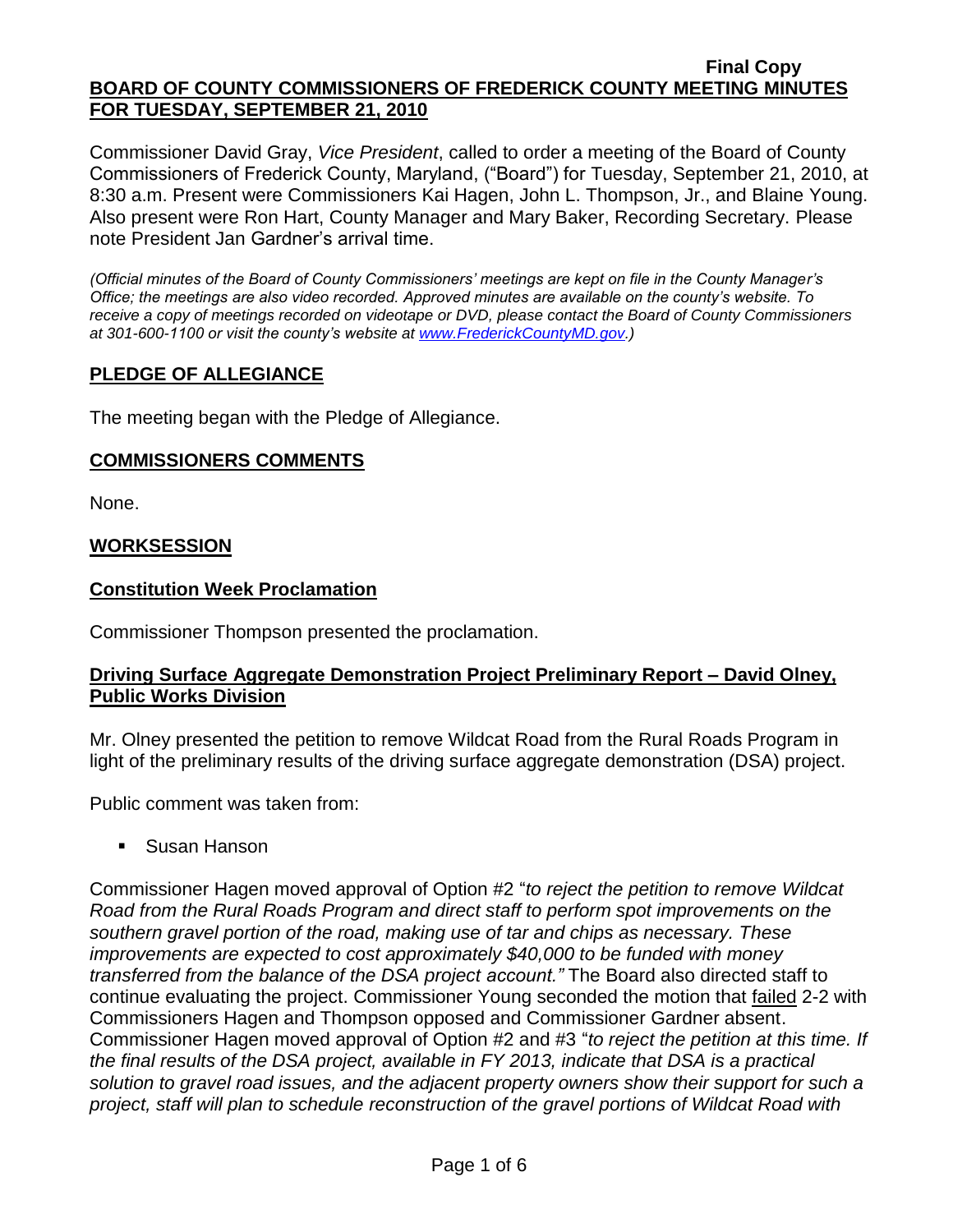*DSA when funding becomes available, which is expected to be sometime after FY 2016."* The Board also directed staff to minimize spot improvements and to exercise judgment regarding this project. Commissioner Young seconded the motion that passed 4-0 with Commissioner Gardner absent.

(Commissioner Thompson left the meeting.)

## **Boyers Mill Road and Bridge Projects – Tony Pellegrino, Public Works Division**

Mr. Pellegrino presented the request to move forward with final design for the projects.

(Commissioner Gardner entered the meeting.)

There was no public comment.

Commissioner Hagen moved approval to move forward with two separate final engineering design contracts for both projects using the following:

- 1. Use 30 % design parameters for the bridge project;
- 2. Pursue the roadway alternative capital improvement projects (CIP) improvement plan for the road project;
- 3. Develop a draft final scope of services with Wallace Montgomery and Associates and concurrently present at a public meeting the road and bridge project update to the citizens including the proposed roadway alternative CIP improvement plan for the road project;
- 4. Develop a final scope of services incorporating input/comments received from the citizens; and
- 5. Once the scope and price are complete for either the road and/or bridge projects an award recommendation will be presented to the Board.

Commissioner Gray seconded the motion that passed 4-0 with Commissioner Thompson absent.

## **ADMINISTRATIVE BUSINESS**

## **Ijamsville Road, Phase I – CSXT Construction Agreement – Jason Stitt, Public Works Division**

(Commissioner Gray left the meeting.)

Mr. Stitt presented the proposed agreement.

Commissioner Young moved to approve and sign the CSXT construction agreement and the associated purchasing memo in the amount of \$368,511 to cover the estimated costs as outlined in the agreement. Commissioner Hagen seconded the motion that passed 3-0 with Commissioners Gray and Thompson absent.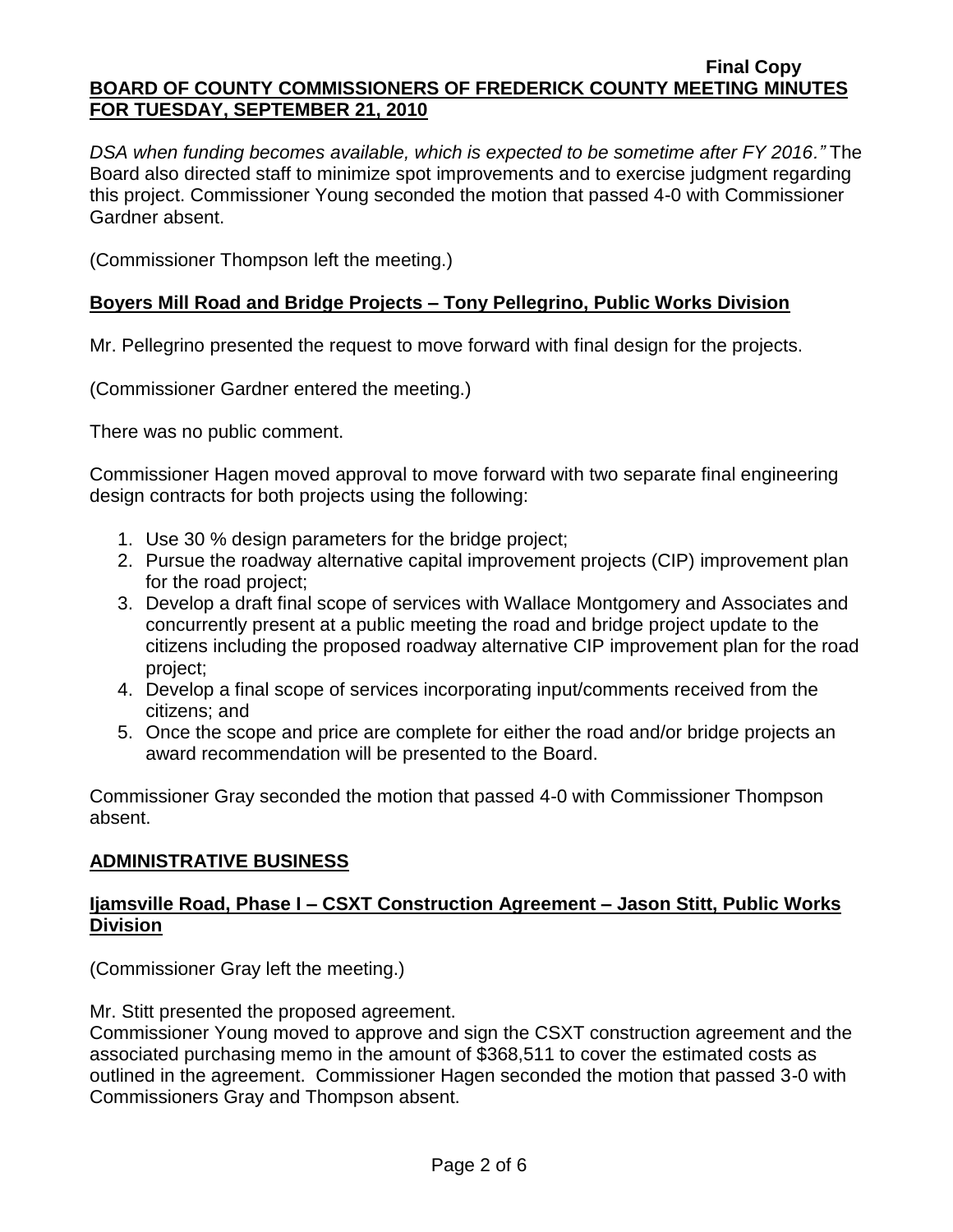## **Planned Development Districts Text Amendment – Eric Soter and Shawna Lemonds, Planning Division**

Ms. Lemonds presented the changes as discussed at the last meeting.

(Commissioner Thompson re-entered the meeting.)

(Commissioner Gray re-entered the meeting.)

The Board approved the change to Section 1-20-9, (E) and Section 1-20-10, (F), to delete "*or developed"* as presented at the last meeting.

The Board approved adding language to Section 1-19-10.500.4, (D), 2, "Subsequent to Phase I approval and prior to *or concurrent with* Phase II approval the applicant shall obtain adequate public facilities ordinance (APFO) approval in accordance with Chapter 1-20 of the Frederick County Code."

Commissioner Gray moved to proceed with the public hearing process as presented including the two changes noted today. Commissioner Hagen seconded the motion that passed 5-0.

## **Maryland Department of Transportation Consolidated Transportation Program Tour Briefing Issues – John Thomas, Planning Division**

Mr. Thomas presented the issues as outlined in the staff report to be presented during the MDOT tour briefing scheduled for Thursday, September 23, 2010.

Commissioner Gardner noted the Meadow Road interchange and US 15 at Monocacy Boulevard interchange needed to be restated.

Commissioner Young recused himself during the transit discussions.

Commissioner Thompson moved to include as a county position the use of the Appian Way (toll system) as a financing solution for certain projects. Commissioner Gray seconded the motion that passed 4-1 with Commissioner Young opposed.

## **Landmark Annexation in The City of Frederick – Board of County Commissioners**

John Dimitriou presented updates regarding the Landmark annexation.

Commissioner Thompson moved to decline waiving the inconsistency. The motion did not receive a second.

Commissioner Hagen moved to allow Rand Weinberg, Esquire, to speak on behalf of the applicant. Commissioner Young seconded the motion that passed 4-1 with Commissioner Thompson opposed.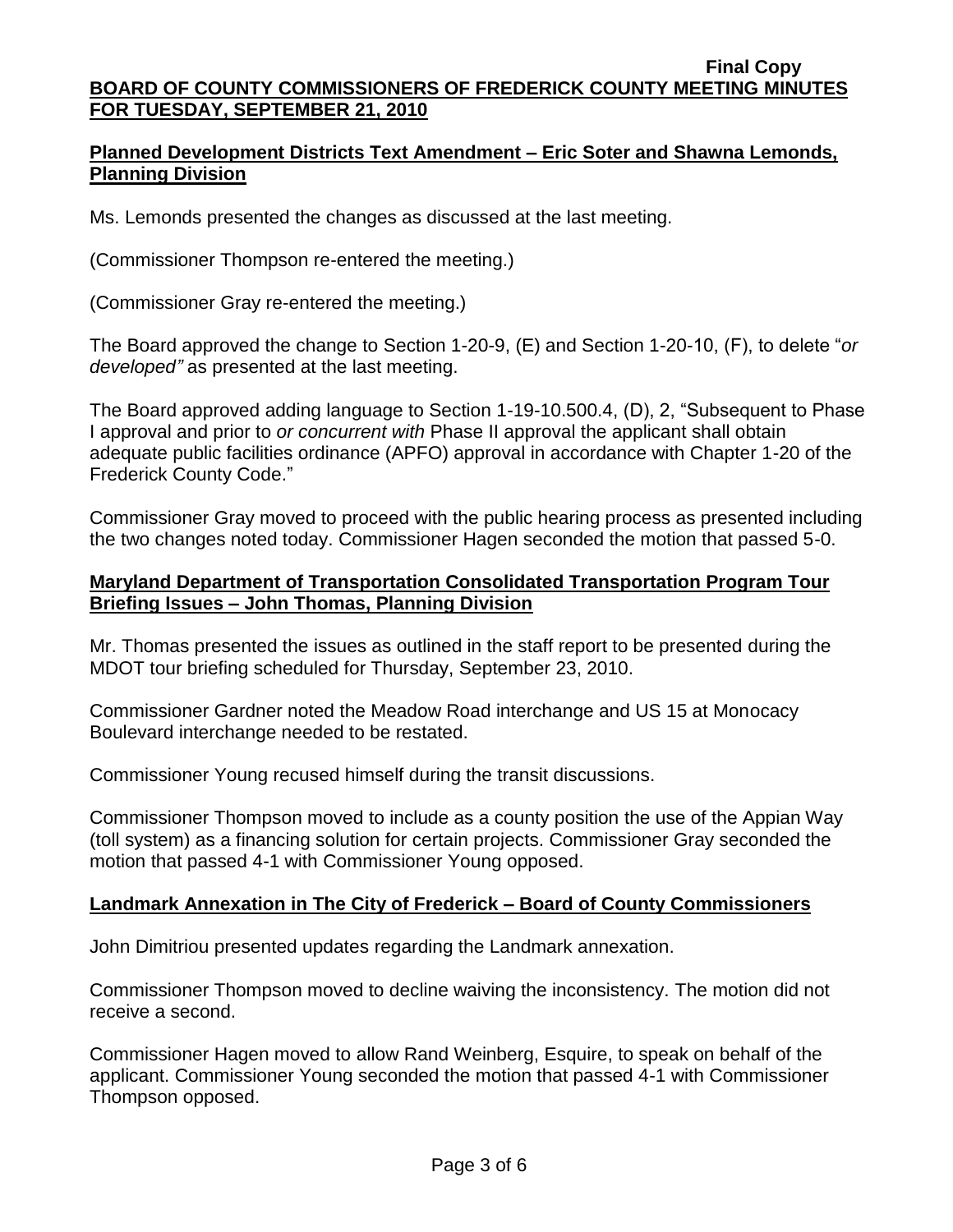Public comment was taken from:

• Maurice Gladhill

Commissioner Gray moved to grant expressed approval allowing the GC zoning to be applied to the property which was influenced by the statement made by Mr. Gladhill. Commissioner Young seconded the motion that passed 3-2 with Commissioners Gardner and Thompson opposed.

## **COMMISSIONERS COMMENTS**

None.

### **PUBLIC COMMENTS**

None.

## **QUESTIONS - PRESS**

None.

## **CLOSED SESSION**

Commissioner Gray moved to proceed into closed session in accordance with Maryland Annotated Code State Government Article § 10-508(a)(1) To discuss: (i) The appointment, employment, assignment, promotion, discipline, demotion, compensation, removal, resignation, or performance evaluation of appointees, employees, or officials over whom it has jurisdiction; or (ii) Any other personnel matter that affects one or more specific individuals. Commissioner Hagen seconded the motion that passed 5-0.

## **ADJOURN**

The meeting adjourned at 11:37 a.m.

Mary E. Baker Recording Secretary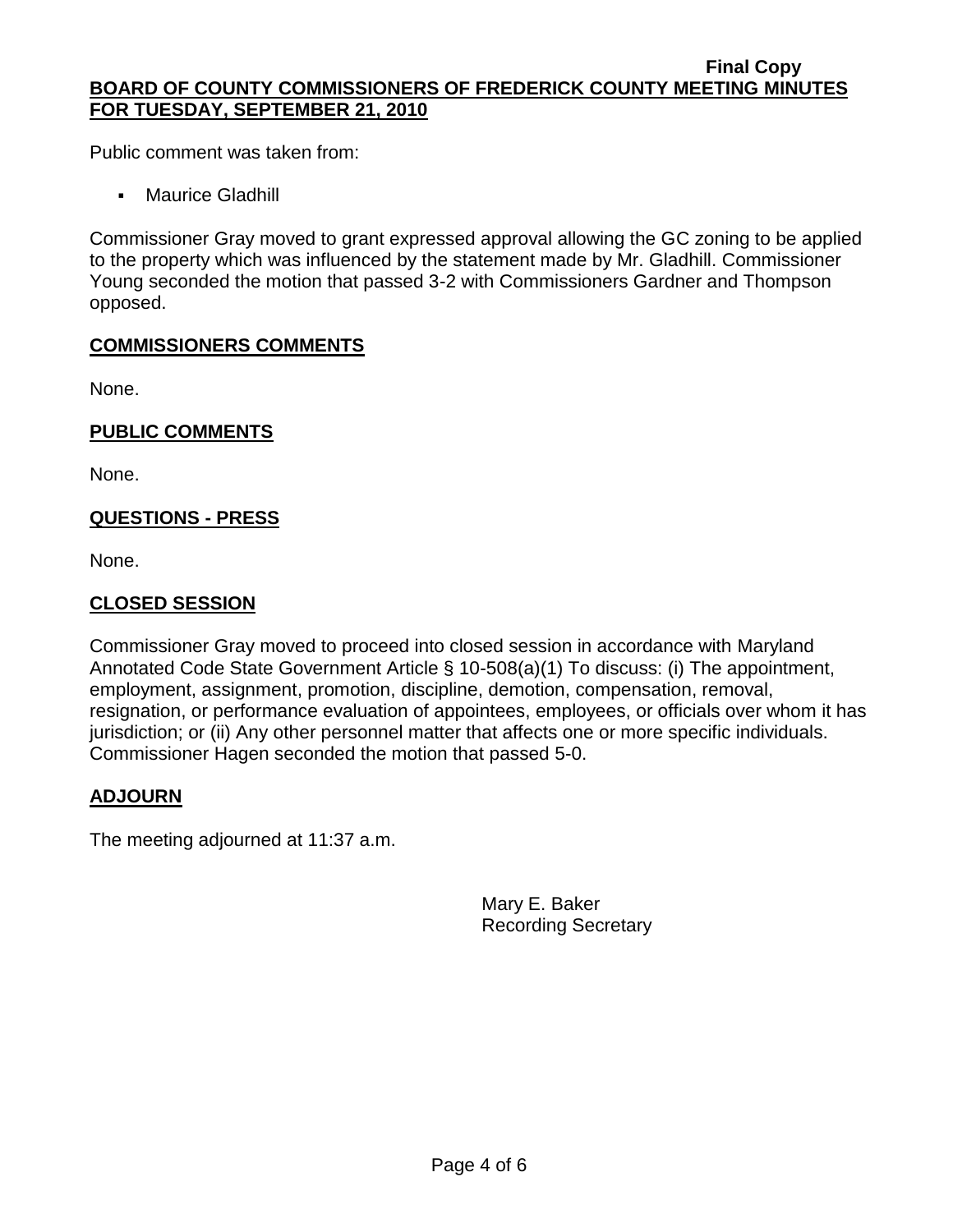## **FORM OF STATEMENT FOR CLOSING THE MEETING OF TUESDAY, SEPTEMBER 21, 2010**

## **STATUTORY AUTHORITY TO CLOSE SESSION**

## **State Government Article §10-508(a):**

(1) To discuss: (i) The appointment, employment, assignment, promotion, discipline, demotion, compensation, removal, resignation, or performance evaluation of appointees, employees, or officials over whom it has jurisdiction; or (ii) Any other personnel matter that affects one or more specific individuals.

### **Motion:**

Commissioner Gray moved to proceed into closed session in accordance with Maryland Annotated Code State Government Article § 10-508(a)(1) To discuss: (i) The appointment, employment, assignment, promotion, discipline, demotion, compensation, removal, resignation, or performance evaluation of appointees, employees, or officials over whom it has jurisdiction; or (ii) Any other personnel matter that affects one or more specific individuals. Commissioner Hagen seconded the motion that passed 5-0.

## **Time and Location:**

11:40 a.m. – Third Floor Meeting Room, Winchester Hall

### **Topics to be Discussed:**

To consider appointments to the Frederick County Board of Appeals.

To consider the continuing employment status of an individual county employee.

Mary Baker Recording Secretary